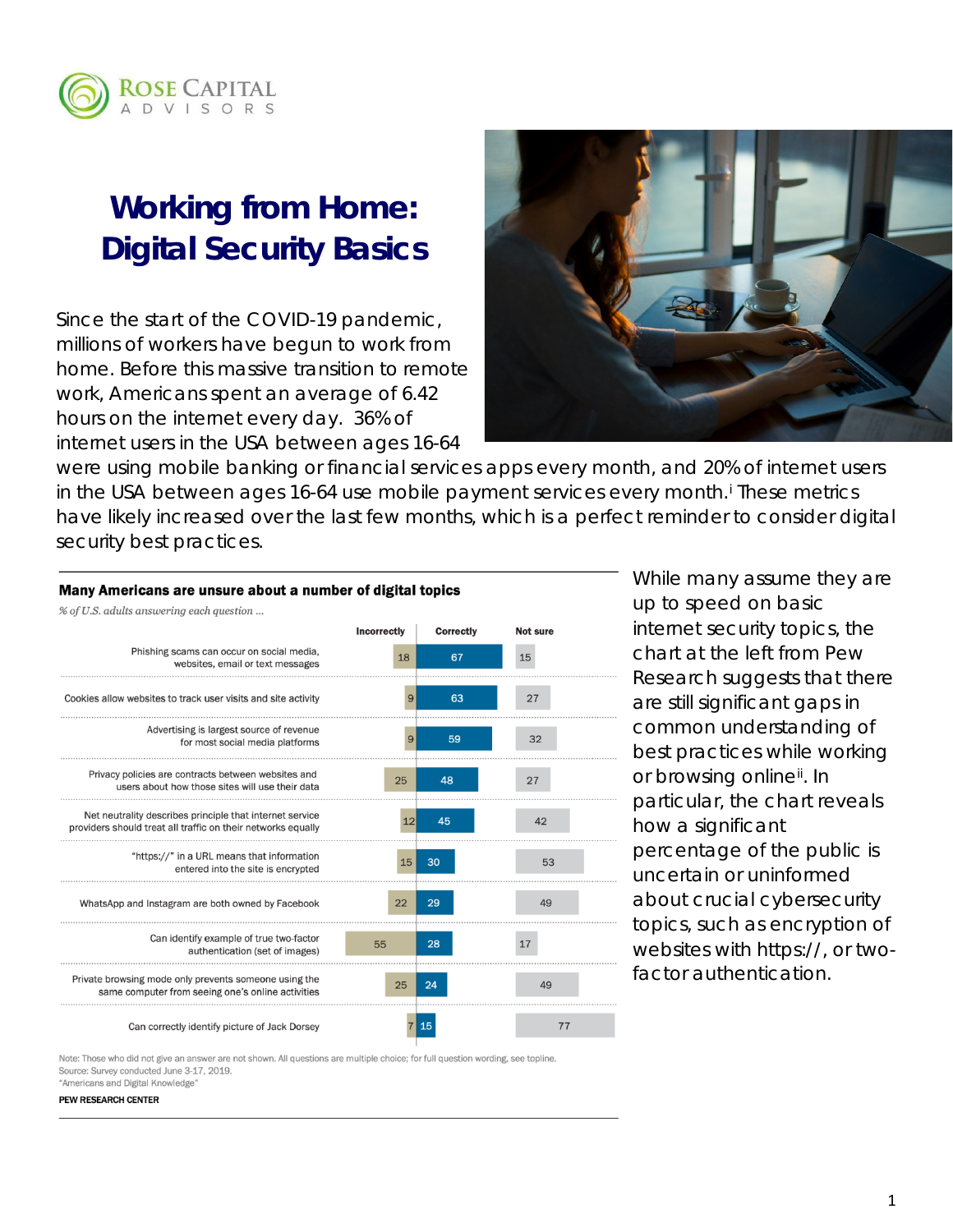## C  $\hat{=}$  https:// 10 Not secure | http:// C

Constant internet connectivity is a very useful resource, but it can also make us more vulnerable to a number of risk factors often taken advantage of by malicious actors. Technology also makes everyone more efficient, including cyber criminals. One study found that 64% of Americans have been impacted by some form of data theft.<sup>iij</sup> Following a few basic procedures in your online life can significantly reduce exposure to cyber-attacks.

## **Encrypted Browsing Community Community Community Community Community Community Community Community Community Community Community Community Community Community Community Community Community Community Community Community Co**



#### Credit: NIST/Natasha Hanacek

#### **Home Network Security**

When you first contacted an internet service provider (ISP) to set-up your WiFi and cable, you likely considered the internet speed you needed, what cable channels you wanted, and how much these services would cost. But, once you were connected, did you ask your ISP how to change your router's default password (not to be confused with your WiFi Password)?



**Internal Router Administrative Password:** Used to access the internal router configuration. All online activity passes through your router before connecting your computer to your ISP, and the internet. Most routers come preconfigured with a default password. These passwords are easily searchable online (for example, at routerpasswords.com) so it is important to change the password to a unique, strong password.



**WiFi Network (SSID) Password:** Used to access and connect to a wireless network. Change both your SSID and password to something unique. Avoid using your home address or your name, which are also easily guessable. When configuring your wireless network, select a strong encryption method. It is recommended to use WPA2 or WPA3 encryption.



**Internet Service Provider (ISP) Password:** Create a strong password to manage account settings, internet services, billing details, and device controls on your ISP's customer website.



**Firewalls**: Firewalls add an extra layer of security to your network by helping to identify and block malicious traffic from unauthorized devices. Many basic ISP packages include firewall protection, which can be configured through your router or with your ISP.

**\* Contact your ISP if you need help configuring any of the above.**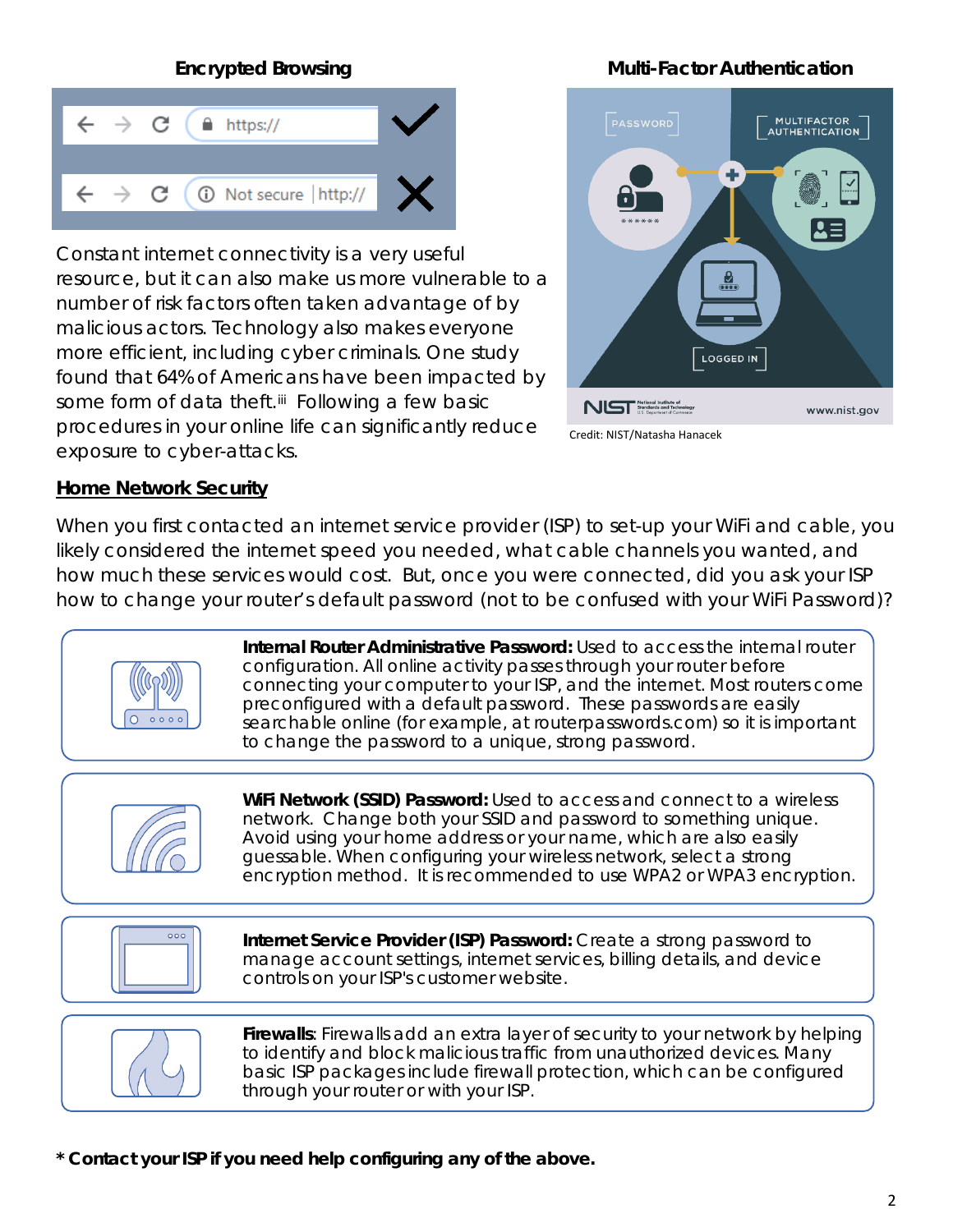#### **Password Best Practices**

While configuring your home WiFi, you should have created at least three separate, unique passwords, before creating any passwords for your different devices and applications. According to industry-leading password management firm LastPass, weak or compromised passwords cause approximately 80% of data breaches. Remember to follow the below password basics and avoid reusing the same password across multiple accounts.

#### **Length**:

The primary factor that makes a password harder to guess. 8 to 12 characters is the recommended standard, according to CIS and FINRA.

#### **Multi-Factor Authentication**:

MFA adds another obstacle for hackers to overcome before they can gain access to one of your accounts.

#### **Password Manager**:

Software that stores account credentials in an encrypted, cloud environment, and has the added convenience of remembering your usernames and passwords for you.

#### **Randomness:**

Combine words to create longer passphrases, and use a mix of upper-case letters, lowercase letters, numbers, and special characters. For example: Cyb3r\$ecur!tyIsGr3at



#### **Phishing Attacks and Social Engineering**

Phishing is a cybercrime in which malicious actors attempt to gain access to sensitive personal data by posing as legitimate organizations or people.

According to the FBI, as of March 30, 2020, their Internet Crime Complaint Center (IC3) has received and reviewed more than 1,200 complaints related to COVID-19 phishing scams alone.[iv](#page-4-3)

Phishing emails are often crafted to appear as if they were sent from health organizations, financial institutions, social media sites, or retailers. Often, phishing emails include suspicious links or attachments that try to trick you into you into taking an action or visiting a website that is against your own best interest.

To stay vigilant against phishing:

Look for spelling and grammar errors both in the content of the email and the sender's address. However, keep in mind that hackers have also learned how to steal and use legitimate email addresses.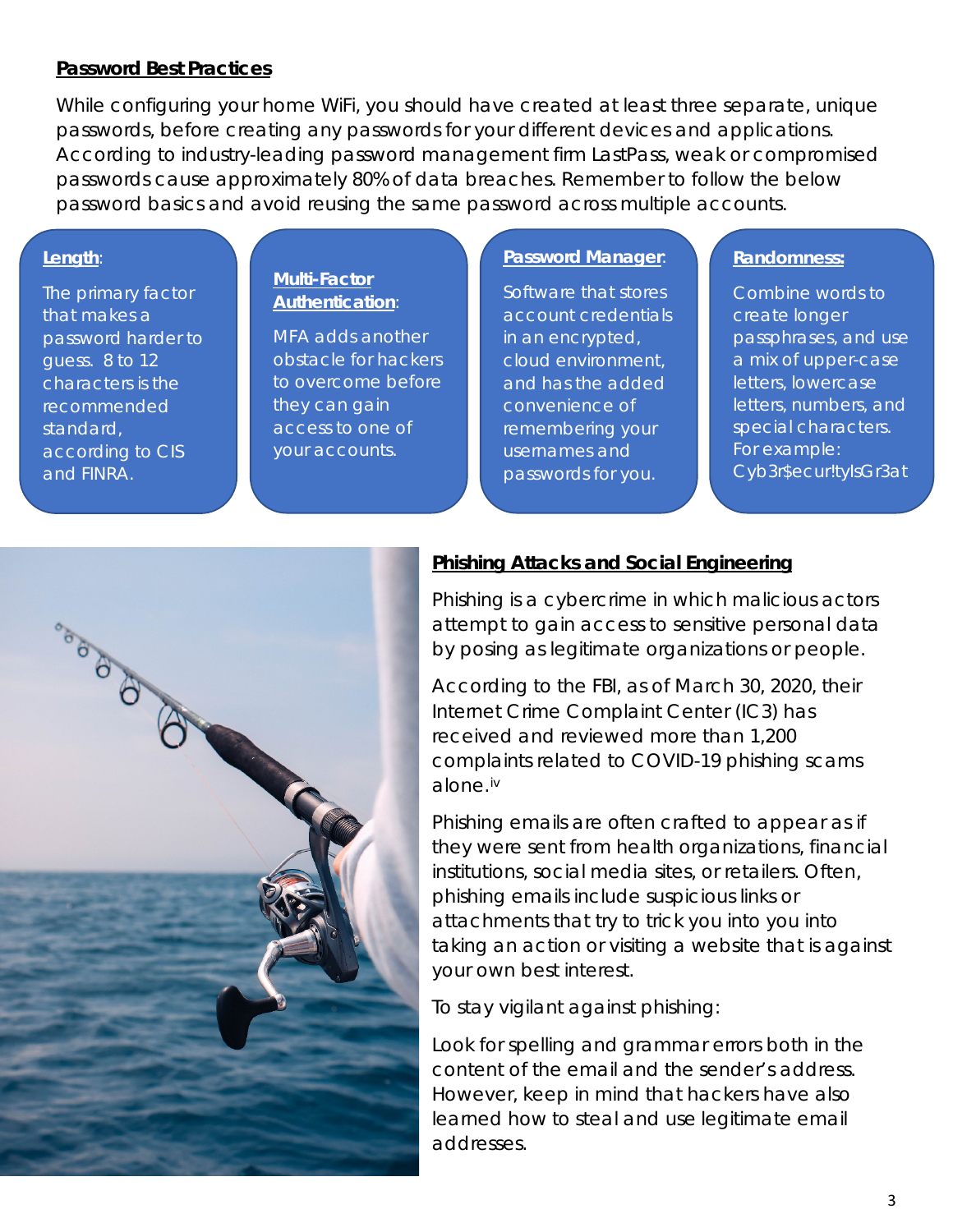Don't click on links until you can verify that they lead to a legitimate website. Hovering over a hyperlink in an email with your cursor will reveal the web address where the link leads, before you click through. If you receive an email that appears to be from a known contact (such as a client, friend or company) and you are unsure if the email, a link, or an attachment is authentic, contact the sender by phone or a separate email (don't just "reply" or "forward") to verify.

Never share your email address, passwords, or any other sensitive personal information via email unless you are absolutely certain of the sender's authenticity and of how the information will be used. Be skeptical of language implying urgency or immediate need. When in doubt, pick up the phone and call to share such personal details for any reason.

## **Managing Devices**

Software Updates: A Pew Research study indicated that more than 50% of smartphone owners update operating systems only when it is convenient and 14% ne[v](#page-4-4)er even bother with updates.<sup>v</sup> Manufacturers like Apple and Samsung release updates to patch security vulnerabilities, so it's important to update your software, applications, browsers, and firewall protection to the latest versions available. Consider enabling automatic updates for your convenience.

## Protecting the Data on Your Device: Survey



results indicate that 28% of smart phone owners do not lock their phones with a passcode.<sup>[vi](#page-4-5)</sup> Would you leave your home unlocked when you leave for work or an errand? Always lock your devices when you are not using them. Even if one of your devices is lost or stolen, password protection can help protect your data against theft or unwanted access.

Wireless Configurations: Public Wi-Fi networks, like the one in your local Starbucks, don't offer the same security as your private home or work network, yet 20% of internet users report completing financial transactions on public networks. Vii It is always safest to assume that public networks do not offer any protection to your browsing. Consider configuring your devices so they do not automatically join detected networks (with your private home or work networks as the only exceptions).